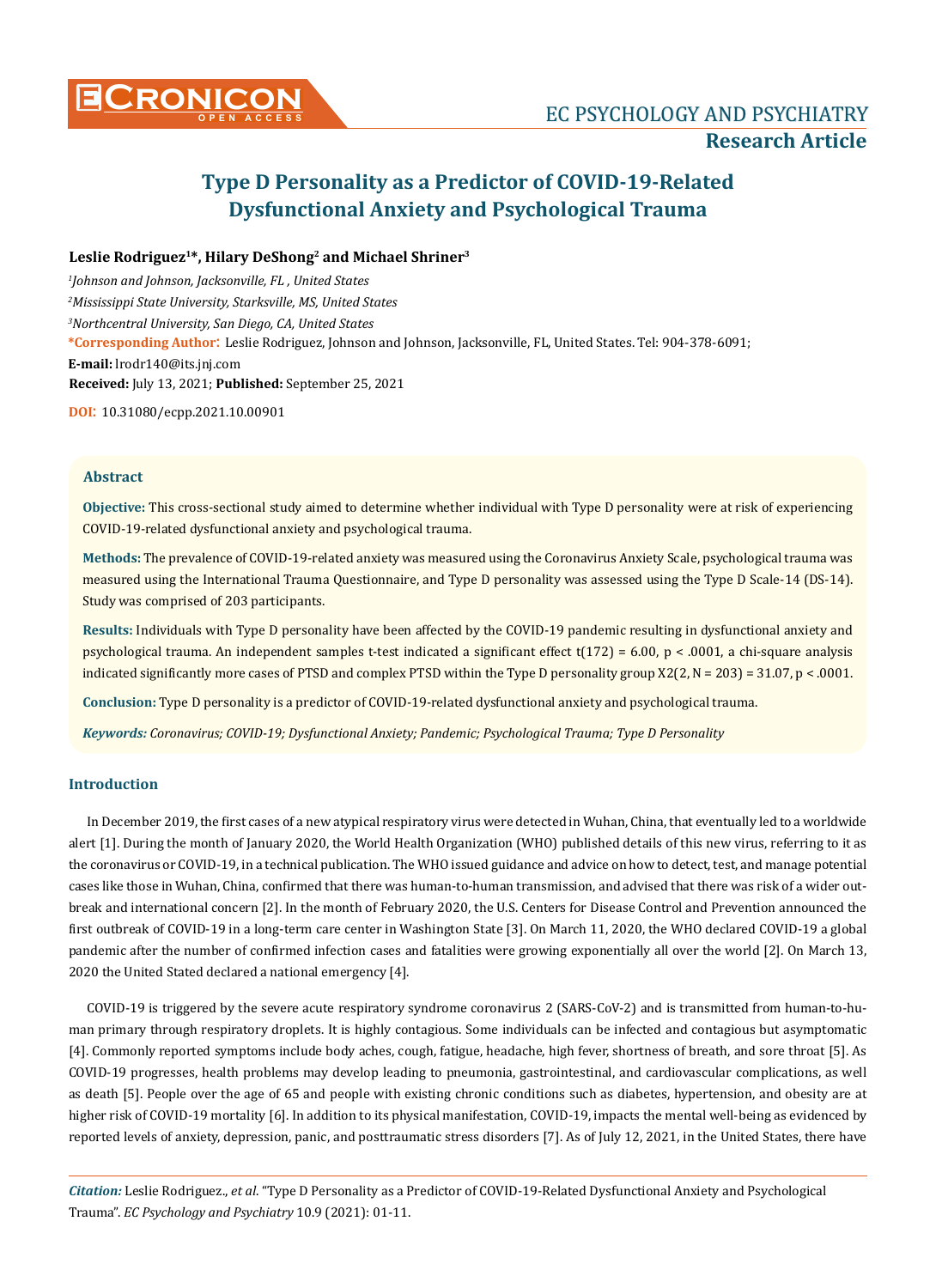been 33,857,814 confirmed cases of COVID-19 infections and 607,178 deaths while globally, there have been 186,986,396 confirmed cases and 4,034,645 deaths [8].

Research in behavioral medicine has confirmed that personality, specifically Type D personality, is a risk factor for poor outcomes in cardiovascular health and is a strong and reliable predictor of poor health in general [9]. Type D personality is a normal personality disposition derived from the personality theory and comprised of two traits: negative affectivity and social inhibition [10]. Research has found that individuals with a Type D personality, as compared to individuals who are not Type D, have a higher rate of cardiovascular mortality and nonfatal myocardial infarction [11], are four to six times more likely to report elevated levels of anxiety and depression [12], have five times higher risk of poor mental health [13], four times higher risk of recurrent cardiac episodes [14], are at a significantly higher risk of myocardial infarction and a poorer prognosis following a myocardial infarction [15], and have more cardiovascular-related health problems [16].

Overall, Type D personality is linked to the dysfunction of the most important biological systems and unfavorable health behaviors [9]. There is an established association between Type D personality and the dysfunction of the biological components of the cardiovascular system (heart, arteries, arterioles, capillaries, venules and veins) [17] as well as conditions that strain, weaken, debilitate, and damage the heart muscle: heart arrhythmias [18], chronic heart failure [19], coronary artery disease [20], hypertension [21], myocardial infarction [13], and peripheral arterial disease [22]. As Type D personality is a psychosocial risk marker for patients with cardiovascular disease, the European Heart Society now recommends screening cardiovascular patients for Type D personality [23].

Previous research during the pandemic has begun to investigate personality and various aspects related to the pandemic. For instance, Volk and colleagues demonstrated that certain personality HEXACO traits were linked to specific coping strategies. The HEXACO model of personality assesses six dimensions of personality; honest-humility, emotionality, extraversion, agreeableness, conscientiousness, and openness to experience [24]. Specifically, elevated emotionality and extraversion were linked to higher levels of seeking socioemotional support and higher emotionality and conscientiousness were associated with higher problem-solving strategies. Meanwhile, lower honesty-humility, higher emotionality, higher extraversion, and lower conscientiousness were associated with higher avoidance while lower extraversion, lower conscientiousness, and higher openness to experience were associated with higher negative appraisal [25]. In a study utilizing the Big Five traits, Agbaria and Mokh (2021) [26] demonstrated that emotion-focused coping was negatively related to openness, extraversion, conscientiousness, and agreeableness while being positive correlated with neuroticism. Meanwhile, problemfocused coping was associated positively with openness, extraversion, conscientiousness, and agreeableness while being negative related to neuroticism [26]. Also using the Big Five traits, Liu and colleagues (2021) demonstrated that higher neuroticism and extroversion were associated with higher levels of stress during the pandemic and a greater increase in stress levels compared to levels before the pandemic [27]. Lastly, Carvalho, Piankowski, and Goncalves (2020) demonstrated that individuals higher in extroversion engaged in less social distancing while individuals higher on conscientiousness engaged in more social distancing and higher levels of handwashing [28]. Overall, these studies are establishing a clear link between personality factors and various aspects of the impact of the COVID-19 pandemic, from day-to-day behaviors associated with risk to how an individual may be coping with the pandemic. Additional research is needed to better understand how the COVID-19 pandemic might be impacting potential psychological symptoms and associated dysfunction through a personality lens. Type D personality provides an avenue for this, as this personality type is comprised of two traits: social inhibition and negative affectivity, which are consistently linked to attributes cited above as well as other aspects related to the COVID-19 pandemic thus far such as mental distress, compromised emotional state, stigma and discrimination, and emotional vulnerability triggered by the perceived threat of infection [29,30].

The onset of COVID-19 presented several alarming and concerning traits, including human-to-human transmission, highly contagious virus, and unpredictability regarding its detection, incubation, transmission, symptomology, and fatality risk [31]. As COVID-19 spread, social distancing and isolation strategies were adopted to minimize the risk of infection and to slow the spread of the virus [32]. Mass

*Citation:* Leslie Rodriguez., *et al*. "Type D Personality as a Predictor of COVID-19-Related Dysfunctional Anxiety and Psychological Trauma". *EC Psychology and Psychiatry* 10.9 (2021): 01-11.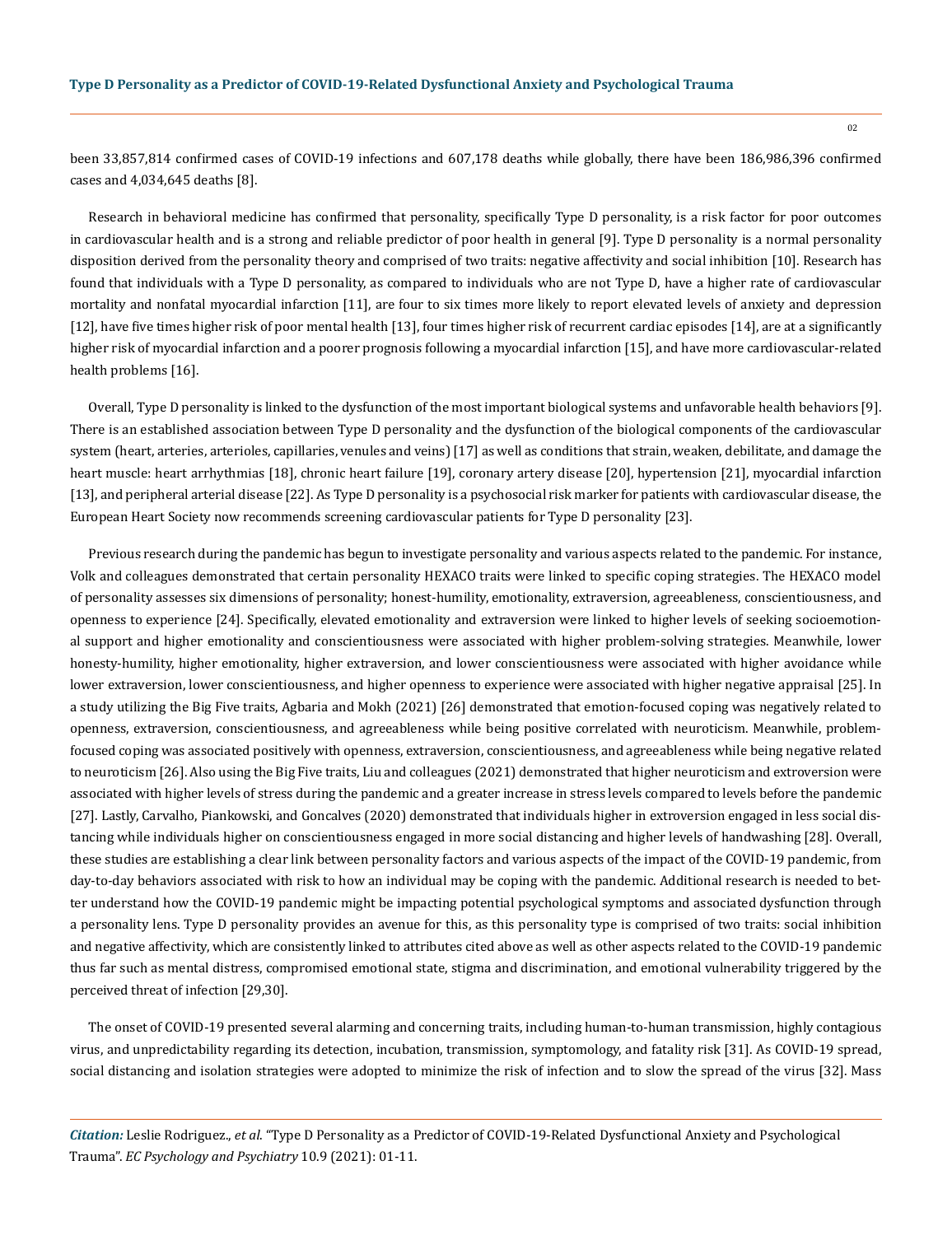lockdowns, stay-at-home orders, and curfews were implemented as containment measures to restrict movement and slow the rate of virus transmission [33]. As these measures were enacted, workers considered essential to maintain critical infrastructure operations were exempted from these ordinances. These ordinances did not provide guidance on how to protect these workers. Consequently, high rates of mental distress, infection and fatality have been reported among workers where distancing and isolation cannot be maintained [29,34,35]. The essential workforce provides services in agriculture, education, food, grocery, healthcare, law enforcement, manufacturing, transportation, etc. which is consistent with the respondents to this study [35].

#### **Purpose of the Study**

Overall, the purpose of this study was to determine whether individuals with Type D personality are at a higher risk of experiencing increased levels of COVID-19-related dysfunctional anxiety and psychological trauma that might result in dysfunctionality compared to individuals that are not Type D personality. It was hypothesized that individuals with Type D personality would experience higher levels of dysfunctional psychological stress via measures of anxiety and trauma.

#### **Methods**

#### **Study design**

Similar to others (ex., Aguayo-Carreras., *et al*. 2020 [36]; Deepak., *et al*. 2019 [37]; Lin., *et al*. 2020 [38]) who have utilized a crosssectional design examining Type D personality, this cross-sectional, causal-comparative study was conducted utilizing a web survey that was distributed through Amazon Mechanical Turk, a crowd-sourcing online platform. Previous research utilizing MTurk samples have demonstrated similar responses to in-lab participants [36]. However, MTurk appears to provide a more diverse sample [36] and have a higher level of attentiveness compared to college students completing a series of online studies [37]. The web survey was created using Qualtrics. Qualtrics is an online experience management platform. The survey was comprised of 50 questions; 13 questions related to sociodemographic, five questions designed to screen for COVID-19-related dysfunctional anxiety, 18 questions designed to screen for COVID-19-related psychological trauma, and 14 questions to determine whether a person would be classified as having Type D personality or not.

#### **Study participants**

The study utilized a total of 203 participants. The study's inclusion criteria were (1) being 18 years of age, (2) a resident of the United States, and (3) employed during the height of the COVID-19 pandemic. Participants were recruited through fee-based referral services. Monetary compensation was provided to study participants. Eligible participants were asked to complete several questionnaires that inquired about their experiences and symptoms related to anxiety, fear, coping mechanisms, stress, and trauma in the context of the CO-VID-19 pandemic.

#### **Measures**

Participants meeting the inclusion criteria completed three instruments and a data collection form; (1) the Coronavirus Anxiety Scale was used to assess COVID-19-related dysfunctional anxiety and functionality impairment, (2) the International Trauma Questionnaire was used to assess psychological trauma in the form of Post-Traumatic Stress Disorder and Complex Post Traumatic Stress Disorder in the context of the COVID-19 pandemic, (3) the Type D Scale-14 was used to assess negative affectivity and social inhibition and determine Type D personality and (4) the data collection form was used to gather sociodemographic data.

**Anxiety:** The Coronavirus Anxiety Scale (CAS; Lee, 2020) is a 5-item 5-point Likert scale used for the assessment of anxiety symptoms in the context of the COVID-19 pandemic. Individuals report how much they have been bothered by specific anxiety symptoms during the

*Citation:* Leslie Rodriguez., *et al*. "Type D Personality as a Predictor of COVID-19-Related Dysfunctional Anxiety and Psychological Trauma". *EC Psychology and Psychiatry* 10.9 (2021): 01-11.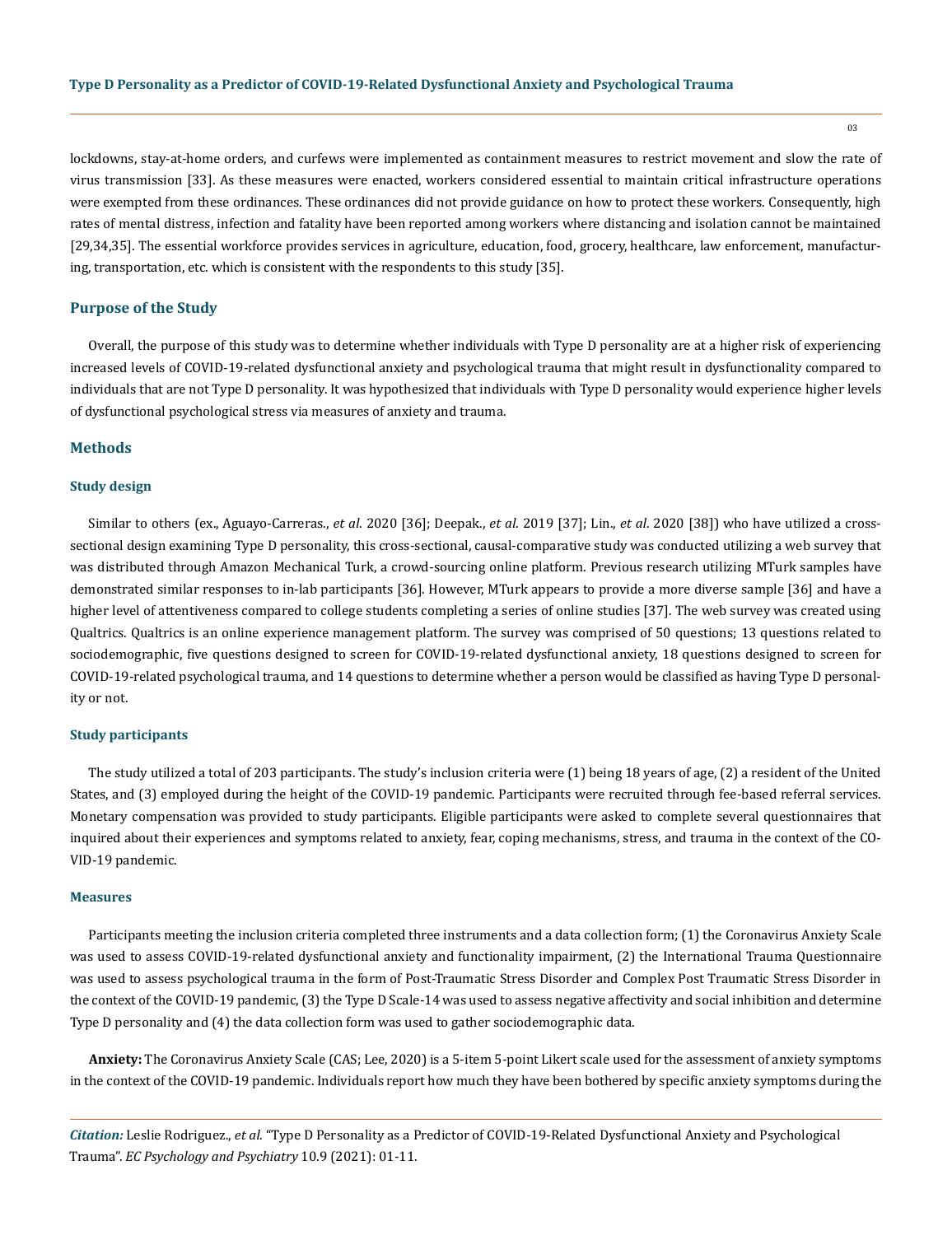prior two weeks. The Likert scale ranges from 0 to 4, where 0 is "not at all" and 4 is "nearly every day over the last two weeks". A score of  $\geq$ 9, indicates probable dysfunctional coronavirus-related anxiety. The Cronbach's alpha for the Coronavirus Anxiety Scale is 0.93. Cronbach alpha is a measure of consistency. It has diagnostic quality of 90% sensitivity and 85% specificity which is similar to that of other mental health screening questionnaires, such as the Generalized Anxiety Disorder 7 (GAD-7) which has sensitivity of 89% and specificity of 82% [38].

**Psychological trauma:** The International Trauma Questionnaire (ITQ; Cloitre., *et al*. in press) is an18-item 5-point Likert scale used for the assessment for traumatic symptoms. Individuals report how much they have been bothered in the last month by specific problems that are at times reported in response to a traumatic event. The Likert scale ranges from 0 to 4, where 0 is "not at all" and 4 is "extremely". The first nine questions screen for re-experiencing, avoidance, sense of current threat, and functional impairment. Individuals meeting the criteria for re-experiencing, avoidance, sense of current threat, and functional impairment meet the criteria for post-traumatic stress disorder (PTSD). The last nine questions screen for affective dysregulation, negative self-concept, disturbances in relationships, and functional impairment. Individuals meeting the criteria for affective dysregulation, negative self-concept, disturbances in relationships, and functional impairment meet the criteria for disturbance in self-organization (DSO). If the criteria for PTSD is met but the criteria for DSO in Not, the diagnosis is Post-Trauma Stress Disorder. If the criteria for PTSD and the criteria for DSO are met, the diagnosis is Complex Post-Trauma Stress Disorder. If the criteria for PTSD nor the criteria for DSO are met, there is no diagnosis. The International Trauma Questionnaire internal reliability for the PTSD and DSO subscales were assessed by Cronbach's alpha to be ≥ 0.77 [39].

**Type D personality:** The Type D Scale-14 is a 14-item, 5-point Likert scale standard assessment of negative affectivity and social inhibition and determination of Type D personality [40]. The Likert scale ranges from 0 to 4, where 0 is false and 4 is true, except for questions 1 and 3, where 4 is false and 0 is true. To determine Type D personality, the scores for questions 2, 4, 5, 7, 9, 12 and 13 are added to assess negative affectivity and the scores for questions 1, 3, 6, 8, 19, 11 and 14 are added to assess social inhibition. Participants were qualified as Type D personality if the negative affectivity score totaled 10 or higher and if the social inhibition score also totaled 10 or higher. Cronbach's alpha for the negative affectivity and social inhibition subscales were demonstrated to be 0.88 and 0.86. The test-retest reliability was demonstrated at 0.72 and 0.82, with stability over a three-month period. Internal consistency for the Type D Scale-14 was 0.87 for negative affectivity and 0.86 for social inhibition [40].

**Sociodemographics:** Participants were asked to provide sociodemographic information about themselves in the form of age, biological gender, education, income, marital status, ethnicity, employment status, current job arrangement, level of fear and occupational risk of contracting COVID-19, health status in the context of high-risk medical conditions, and the industry they are employed in.

#### **Statistical analysis**

For the purposes of this cross-sectional, causal-comparative designed study, the Independent Variables (IV) were two independent groups (individuals with Type D personality versus individuals not Type D personality). The Dependent Variables included a (1) ratiolevel measure of anxiety; and (2) a categorical level measure of psychological trauma. Therefore, the statistical analysis consisted of an independent sample t-test and a Chi-Square. Finally, for the purposes of this study in terms of statistical power, a sample size of 32 (16 per each independent group) was required given an alpha of .05 and power set to .80.

#### **Results**

#### **Participant characteristics and sociodemographic data**

The descriptive statistics and sample population characteristics are summarized in table 1 while COVID-19 related variables and type of employment are included in table 2. A total of 203 participants comprised this study. The mean participant age was 35.83, with more

*Citation:* Leslie Rodriguez., *et al*. "Type D Personality as a Predictor of COVID-19-Related Dysfunctional Anxiety and Psychological Trauma". *EC Psychology and Psychiatry* 10.9 (2021): 01-11.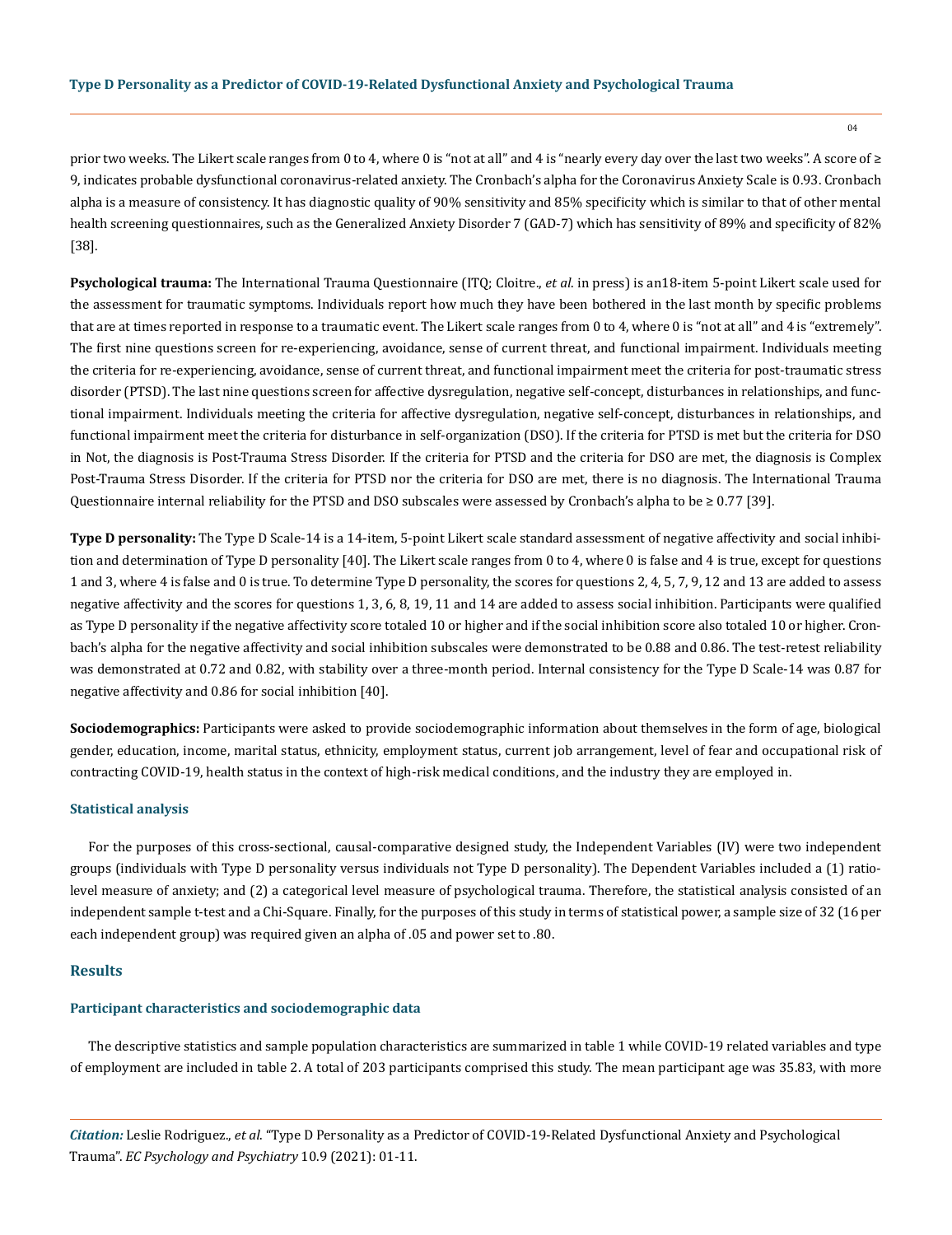than half the participants being male, two-thirds having at least a bachelor's degree, more than half earning at least \$50,000 a year, and more than half being married. Regarding COVID-19 related variables, more than two-thirds have been safe from COVID-19 in that they have not been infected nor have had to self-isolate due to exposure, more than half report feeling apprehensive and scared of contracting the virus, more than half have no high-risk underlying conditions, and more than half are employed in the healthcare, food production and service, education or manufacturing industries.

| <b>Characteristics</b>         | <b>Total</b> | Type D $(n = %)$ | Not Type D $(n = %)$ |  |
|--------------------------------|--------------|------------------|----------------------|--|
| Participants                   | 203          | 100 (49.26%)     | 103 (50.74%)         |  |
| Age                            |              |                  |                      |  |
| Average                        | 35.83        | 34.16            | 37.46                |  |
| Range                          | 19-64        | 19-62            | 23-64                |  |
| <b>Biological Gender</b>       |              |                  |                      |  |
| Males                          | 124          | 61 (61.00%)      | 63 (61.17%)          |  |
| Females                        | 79           | 39 (39.00%)      | 40 (38.83%)          |  |
| Education                      |              |                  |                      |  |
| High school degree or less     | 13           | $5(5.00\%)$      | 8 (7.77%)            |  |
| Some college but not degree    | 18           | 11 (11.00%)      | 7 (6.80%)            |  |
| Associate degree               | 18           | 7 (7.00%)        | 11 (10.68%)          |  |
| Bachelor's degree              | 96           | 49 (49.00%)      | 47 (45.63%)          |  |
| Master's degree                | 51           | 25 (25.00%)      | 26 (25.24%)          |  |
| Doctorate degree               | 2            | $0(0.00\%)$      | 2(1.94)              |  |
| Professional degree (JD or MD) | 5            | 3 (3.00%)        | 2 (1.94%)            |  |
| <b>Family income</b>           |              |                  |                      |  |
| Less than \$10,000             | 3            | $1(1.00\%)$      | $2(1.94\%)$          |  |
| \$10,000-19,999                | 6            | $5(5.00\%)$      | 1 (0.97%)            |  |
| \$20,000-29,999                | 34           | 23 (23.00%)      | 11 (10.68%)          |  |
| \$30,000-39,999                | 18           | 9 (9.00%)        | $9(8.74\%)$          |  |
| \$40,000-49,999                | 21           | 14 (14.00%)      | 7 (6.80%)            |  |
| \$50,000-59,999                | 25           | 14 (14.00%)      | 11 (10.68%)          |  |
| \$60,000-69,999                | 15           | 4 (4.00%)        | 11 (10.68%)          |  |
| \$70,000-79,999                | 32           | 10 (10.00%)      | 22 (21.36%)          |  |
| \$80,000-89,999                | $10\,$       | 7 (7.00%)        | 3 (2.91%)            |  |
| \$90,000-99,999                | 13           | $6(6.00\%)$      | $7(6.80\%)$          |  |
| \$100,000-149,999              | 15           | $5(5.00\%)$      | 10 (9.71%)           |  |
| More than \$150,000            | 10           | 1 (1.00%)        | 9 (8.74%)            |  |
| <b>Marital Status</b>          |              |                  |                      |  |
| Single                         | 93           | 47 (47.00%)      | 46 (44.66%)          |  |
| Married                        | 103          | 53 (53.00%)      | 50 (48.54%)          |  |
| Separated                      | $\mathbf{1}$ | $0(0.00\%)$      | $1(1.11\%)$          |  |
| Divorced                       | 5            | $0(0.00\%)$      | 5(4.85%)             |  |
| Widow                          | $\mathbf{1}$ | $0(0.00\%)$      | $1(1.11\%)$          |  |
| Ethnicity                      |              |                  |                      |  |
| African American               | 18           | $6(6.00\%)$      | 12 (11.65%)          |  |
| Asian                          | 24           | 10 (10.00%)      | 14 (13.59%)          |  |
| Caucasian                      | 140          | 75 (75%)         | 65 (63.11%)          |  |
| Hispanic/Latino                | 16           | $7(7.00\%)$      | $9(8.74\%)$          |  |
| Native American                | 3            | $(2.00\%)$       | 1 (0.97%)            |  |
| Other                          | 2            | $0(0.00\%)$      | 2 (1.94%)            |  |

*Table 1: Sociodemographic.*

*Citation:* Leslie Rodriguez., *et al*. "Type D Personality as a Predictor of COVID-19-Related Dysfunctional Anxiety and Psychological Trauma". *EC Psychology and Psychiatry* 10.9 (2021): 01-11.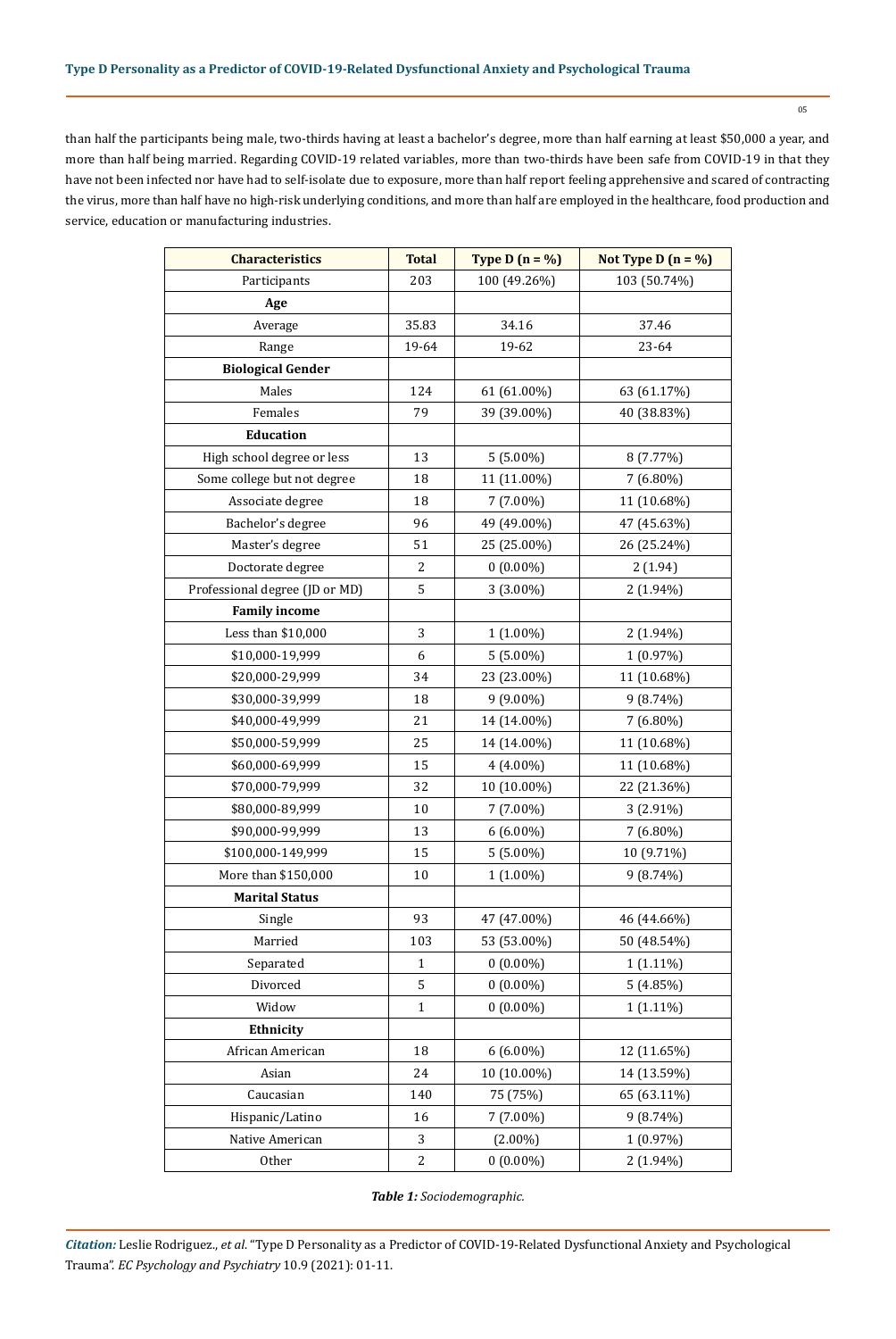| <b>Characteristics</b>                      | <b>Total</b>   | Type D $(n = %)$ | Not Type D $(n = %)$ |
|---------------------------------------------|----------------|------------------|----------------------|
| <b>COVID-19 Status</b>                      |                |                  |                      |
| Tested positive or exposure                 | 25             | 23 (23.47%)      | $2(1.94\%)$          |
| Not infected, no exposure                   | 176            | 75 (76.53%)      | 101 (98.05%)         |
| <b>Emotions during pandemic</b>             |                |                  |                      |
| Unsafe                                      | 47             | 31 (10.20%)      | 16 (7.02%)           |
| Insecure                                    | 65             | 39 (12.83%)      | 26 (11.40%)          |
| Hopeless                                    | 30             | 26 (8.55%)       | 4(1.75%)             |
| Very concerned                              | 79             | 47 (15.46%)      | 32 (14.04%)          |
| Safe                                        | 95             | 44 (14.47%)      | 51 (22.37%)          |
| No worries                                  | 41             | 11 (3.62%)       | 30 (13.16%)          |
| High level of stress and anxiety            | 64             | 41 (13.49%)      | 23 (10.09%)          |
| On the edge                                 | 49             | 30 (9.87%)       | 19 (8.33%)           |
| Panic                                       | 29             | 23 (7.57%)       | $6(2.63\%)$          |
| Relaxed                                     | 33             | 12 (3.95%)       | 21 (9.21%)           |
| <b>Health Status - High-risk Conditions</b> |                |                  |                      |
| <b>Diabetes</b>                             | 22             | 17 (17.00%)      | 5(4.85%)             |
| Heart disease                               | 3              | 3 (3.00%)        | $0(0.00\%)$          |
| Hypertension                                | 10             | $5(5.00\%)$      | 5(4.85%)             |
| Kidney disease                              | $\mathbf{1}$   | 1 (1.00%)        | $0(0.00\%)$          |
| Liver disease                               | $\overline{4}$ | $4(4.00\%)$      | $0(0.00\%)$          |
| Obesity                                     | 22             | 15 (15.00%)      | $7(6.81\%)$          |
| Sickle cell anemia                          | $\mathbf{1}$   | 1 (1.00%)        | $0(0.00\%)$          |
| Weaken immune system                        | 9              | 4 (4.00%)        | 5(4.85%)             |
| No high-risk condition                      | 131            | 50 (50.00%)      | 47 (45.63%)          |
| <b>Field or Industry of Employment</b>      |                |                  |                      |
| Front line healthcare                       | 13             | 11 (11.00%)      | $2(1.94\%)$          |
| Second line healthcare                      | 7              | 4 (4.00%)        | 3 (2.91%)            |
| Transportation                              | 8              | 4 (4.00%)        | 4 (3.88%)            |
| Food and Service                            | 35             | 20 (20.00%)      | 15 (14.56%)          |
| Education                                   | 25             | 10 (10.00%)      | 15 (14.56%)          |
| Manufacturing                               | 33             | 17 (17.00%)      | 16 (15.53%)          |
| Law Enforcement                             | $\sqrt{2}$     | 1 (1.00%)        | $1(0.97\%)$          |
| <b>Other</b>                                | 80             | 33 (33.00%)      | 47 (45.63%)          |

*Table 2: COVID-19 experience, health status and field of employment.*

#### **COVID-19-related anxiety and psychological trauma**

First, the correlations between COVID-19-related dysfunctional anxiety, psychological trauma, and Type D personality were calculated (See table 3). Overall, Type D personality is positively correlated with both increased dysfunctional anxiety about COVID-19 and with increased psychological trauma scores with medium effect sizes. Anxiety was largely correlated with trauma. When broken down into its

*Citation:* Leslie Rodriguez., *et al*. "Type D Personality as a Predictor of COVID-19-Related Dysfunctional Anxiety and Psychological Trauma". *EC Psychology and Psychiatry* 10.9 (2021): 01-11.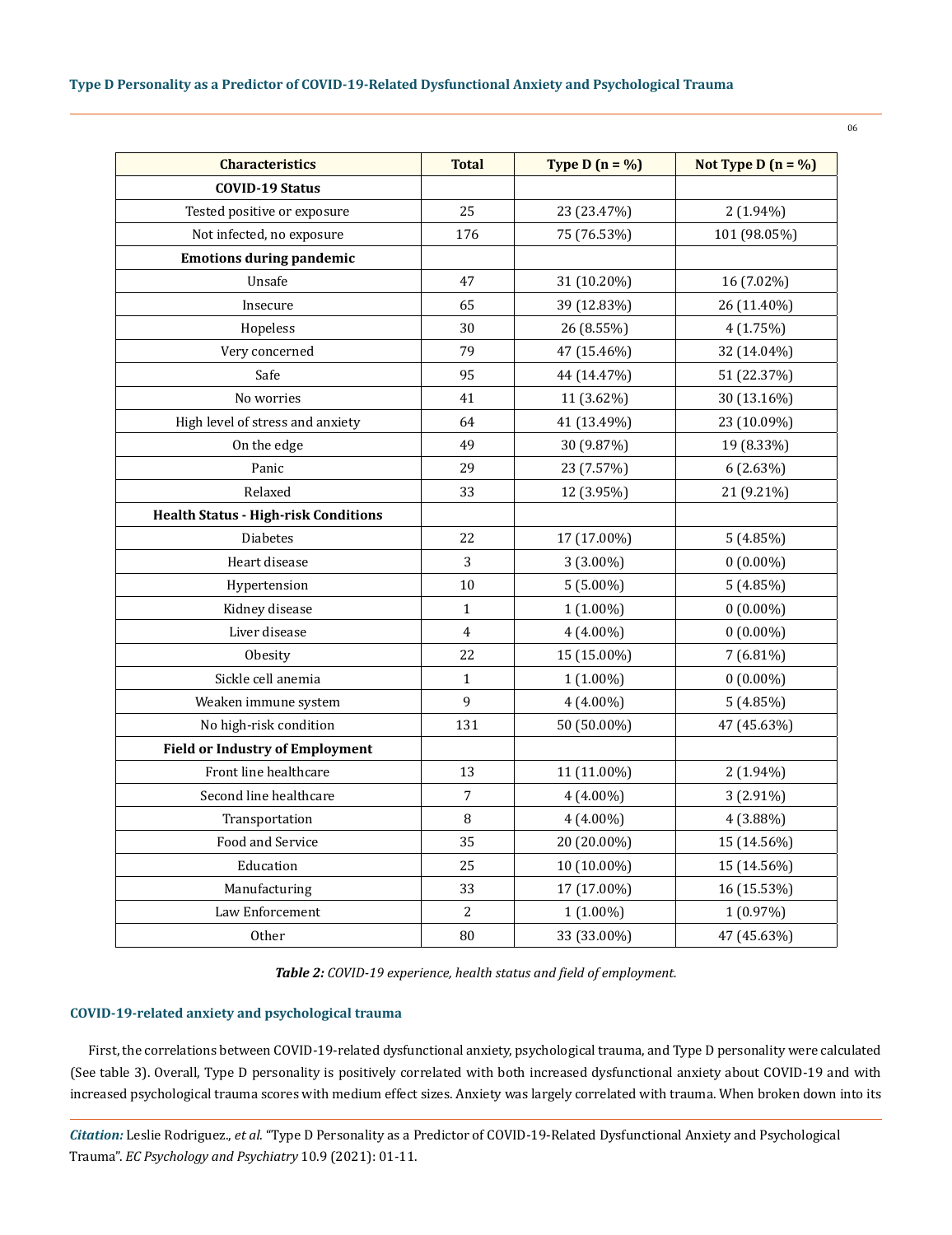two traits, negative affectivity was moderately related to anxiety and trauma while social inhibition was still significantly related but to a much smaller effect.

|           | <b>Type D</b> | <b>SI</b>    | <b>NA</b>    | <b>Anxiety</b> | <b>Trauma</b> |
|-----------|---------------|--------------|--------------|----------------|---------------|
| Type D    | $--$          | $.59**$      | $.85***$     | $.39**$        | $.39**$       |
| <b>SI</b> |               | ---          | $.63**$      | $.23**$        | $.17*$        |
| NA        |               |              | $- - -$      | $.47**$        | $.42**$       |
| Anxiety   |               |              |              |                | $.77**$       |
| Trauma    |               |              |              |                | $- - -$       |
| Mean (SD) | .49(.51)      | 14.80 (6.35) | 10.77 (8.12) | 4.84(5.46)     | 1.53(.79)     |

*Table 3: Correlations, means, and standard deviations of study variables. Note. SI = Social Inhibition; NA = Negative Affectivity; \*p < .05; \*\*p < .01.*

Next, an independent samples t-test was conducted to compare individuals categorized as Type D personality versus those who were not, on their level of COVID-19-related anxiety (See table 4). The Levine's test for equality of variance indicated that equal variances should not be assumed. The results indicated a significant effect  $t(172) = 6.00$ , p < .0001, demonstrating differences between Type D and not Type D on the anxiety scale, with individuals categorized as Type D personality endorsing significantly higher anxiety scores.

|            |     | Mean | <b>SD</b> | t-test | df     | D       |
|------------|-----|------|-----------|--------|--------|---------|
| Type D     | 100 | 7.00 | 5.93      | 6.00   | 172.43 | < 0001. |
| Not Type D | 103 | 2.74 | 3.98      |        |        |         |

*Table 4: T-test results of differences in COVID-19 Anxiety in individuals with and without Type D personality.*

Finally, a chi-square analysis was conducted to assess for differences on the psychological trauma scale. The results indicated significantly more cases of PTSD and complex PTSD within the Type D personality group compared to the not Type D personality group,  $X^2(2,N)$ = 203) = 31.07, p < .0001. Table 5 illustrates the crosstabulation of the groups.

|            | <b>No PTSD</b> | <b>PTSD</b> | <b>Complex PTSD</b> | <b>Total</b> |
|------------|----------------|-------------|---------------------|--------------|
| Type D No  | 85             | 13          |                     | 103          |
| Type D Yes | 49             | 18          | 33                  | 100          |
| Total      | 134            | 31          | 38                  | 203          |

*Table 5: Crosstabulation of trauma categories between type D and not type D personality.*

# **Discussion**

To the best of our knowledge, this is the first study that examined the relationship between Type D personality and increased levels of COVID-19-related dysfunctional anxiety and psychological trauma. Overall, the goal of this study was to investigate whether Type D personality has a relationship with increased dysfunctional anxiety surrounding COVID-19 and with potential psychological trauma. The results demonstrated that Type D personality was associated moderately with both COVID-19-related dysfunctional anxiety and psychological trauma. Fifty-nine participants (29.06%) met the criteria for dysfunctional anxiety, of these 72.88% were Type D personality. Sixty-

*Citation:* Leslie Rodriguez., *et al*. "Type D Personality as a Predictor of COVID-19-Related Dysfunctional Anxiety and Psychological Trauma". *EC Psychology and Psychiatry* 10.9 (2021): 01-11.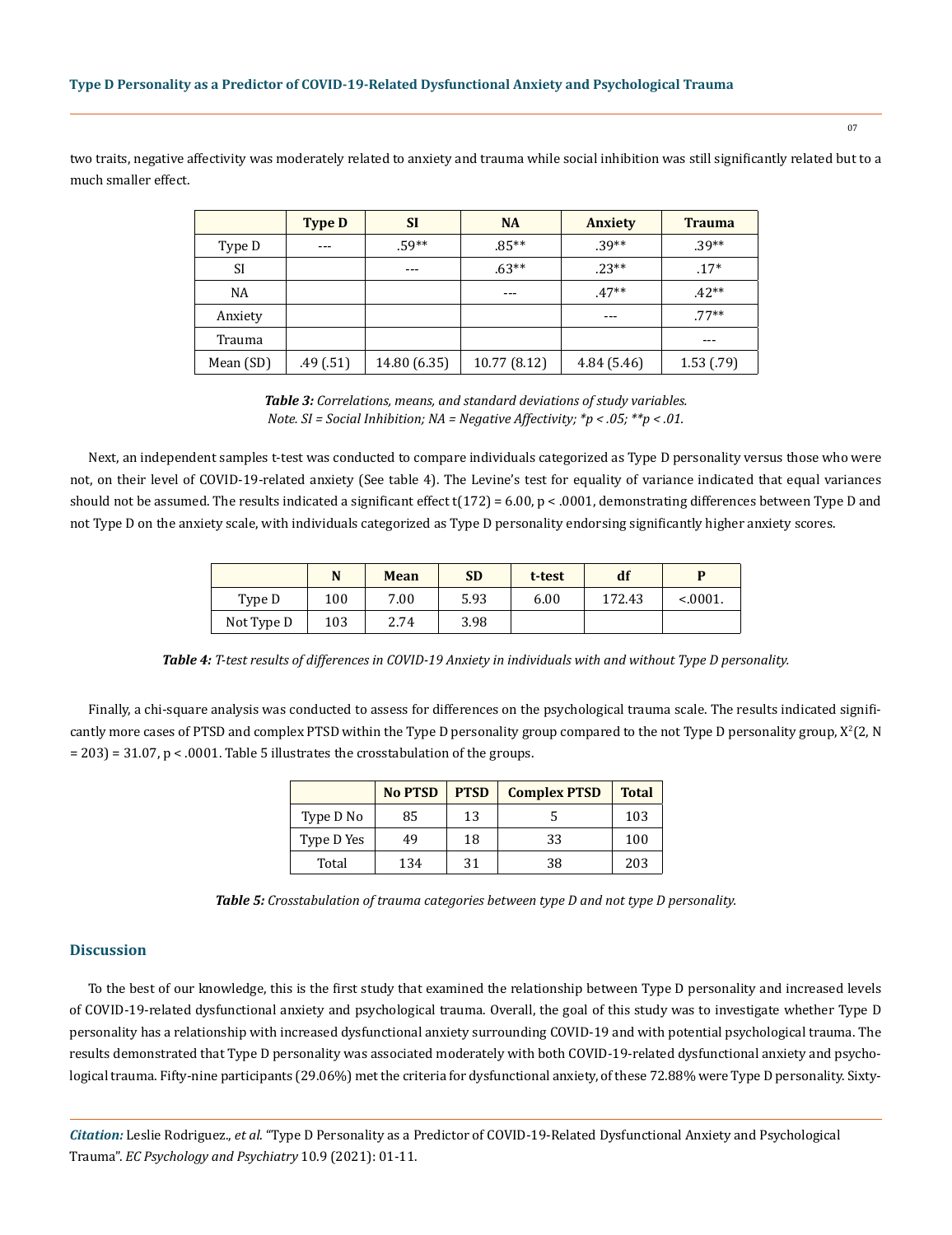nine participants (33.99%) met the criteria for psychological trauma, of these 73.81% were Type D personality. Thirty-eight participant (18.72%) met the criteria for complex post-traumatic stress disorder, of these 86.84% were Type D personality. Additionally, ninety-two percent (92.00%) of the individuals who reported testing positive for COVID-19 or being exposed to the coronavirus were Type D personality, individuals with Type D personality reported having 69.44% of all reported high-risk medical conditions, and of the reported emotions of despair experienced during the pandemic, 62.29% of these were reported by individuals with Type D personality. Therefore, individuals with Type D personality traits (i.e. negative affective and social inhibition) have been particularly affected by the COVID-19 pandemic as it has resulted in a significant increase in dysfunctional anxiety and psychological trauma about the pandemic.

The current study is in line with previous research demonstrating a link between negative affectivity with other negative aspects of COVID-19 such as negative coping strategies [26,27]. The results expand upon previous research by demonstrating a clear link between these personality traits and psychological symptoms that are resulting from living in a pandemic. Specifically, this study demonstrates a clear link between Type D personality and the influence of the pandemic on functioning during the past few months. This personality type is linked to increased anxiety and trauma symptoms, including impairment. Therefore, this study has implications for any potential outreach and treatment recommendations for dealing with the stress associated with being in a pandemic. Specifically, Type D individuals may benefit from training in emotion regulation skills and other coping skills that may alleviate the increased negative affect. Additionally, providing further support or skills in building support would be potentially beneficial for this group. Further research is needed to better understand which clinical tools may be most useful for this population.

Similar to previous recommendations, medical professionals should pay particular attention to patients showing signs of negative affectivity, social inhibition, dysfunctional anxiety, and psychological distress as this study has demonstrated that individuals with Type D personality have been particularly affected by the COVID-19 pandemic and prior studies have shown that Type D personality is a risk factor for poor cardiovascular and mental health outcomes and people infected with COVID-19 have a higher risk of developing cardiovascular complications [11,16]. Type D personality may exacerbate a COVID-19-related cardiovascular scenario.

The prevalence of Type D personality in the general population ranges from 20% to 40% [41]. The prevalence of Type D personality for this study was 49.26%. Further research is needed to examine whether the higher prevalence rate reflected in this study is driven by the dynamism of life span or whether individuals have experienced a change in personality after living through the COVID-19 pandemic, a negative and unpleasant life event that threaten the existential nature of life with illness and death. Personality change has been attributed to significant life events in young and older age [42] and a circular relationship exists where a perceived threat can prompt a negative mood and the negative mood elevates the sense of the threat [30].

# **Limitations and Future Directions**

The results of the current study should be understood through the lens of potential weaknesses and limitations. First, the data is cross-sectional in nature, which limits the ability to draw causal inferences. While the hypothesized models were theory driven, additional models should be tested in future prospective investigations. Specifically, future research utilizing longitudinal data would provide further evidence for the potential link between underlying personality traits and behavioral outcomes.

Second, the study utilized self-report measures to assess personality and current COVID-19-related dysfunctional anxiety and psychological trauma symptoms. Given the face valid nature of the assessments, participants may have tempered their responses to show a more socially acceptable or positive personality style. Notably, there is empirical support for the validity of self-report personality measures [43]. Regardless, future studies should investigate self-report with informant-reported personality assessments of individuals. Furthermore, utilizing interviews would provide an additional method of assessment and greatly strengthen the understanding of personality and how it may be influencing a person's functioning during the global pandemic.

*Citation:* Leslie Rodriguez., *et al*. "Type D Personality as a Predictor of COVID-19-Related Dysfunctional Anxiety and Psychological Trauma". *EC Psychology and Psychiatry* 10.9 (2021): 01-11.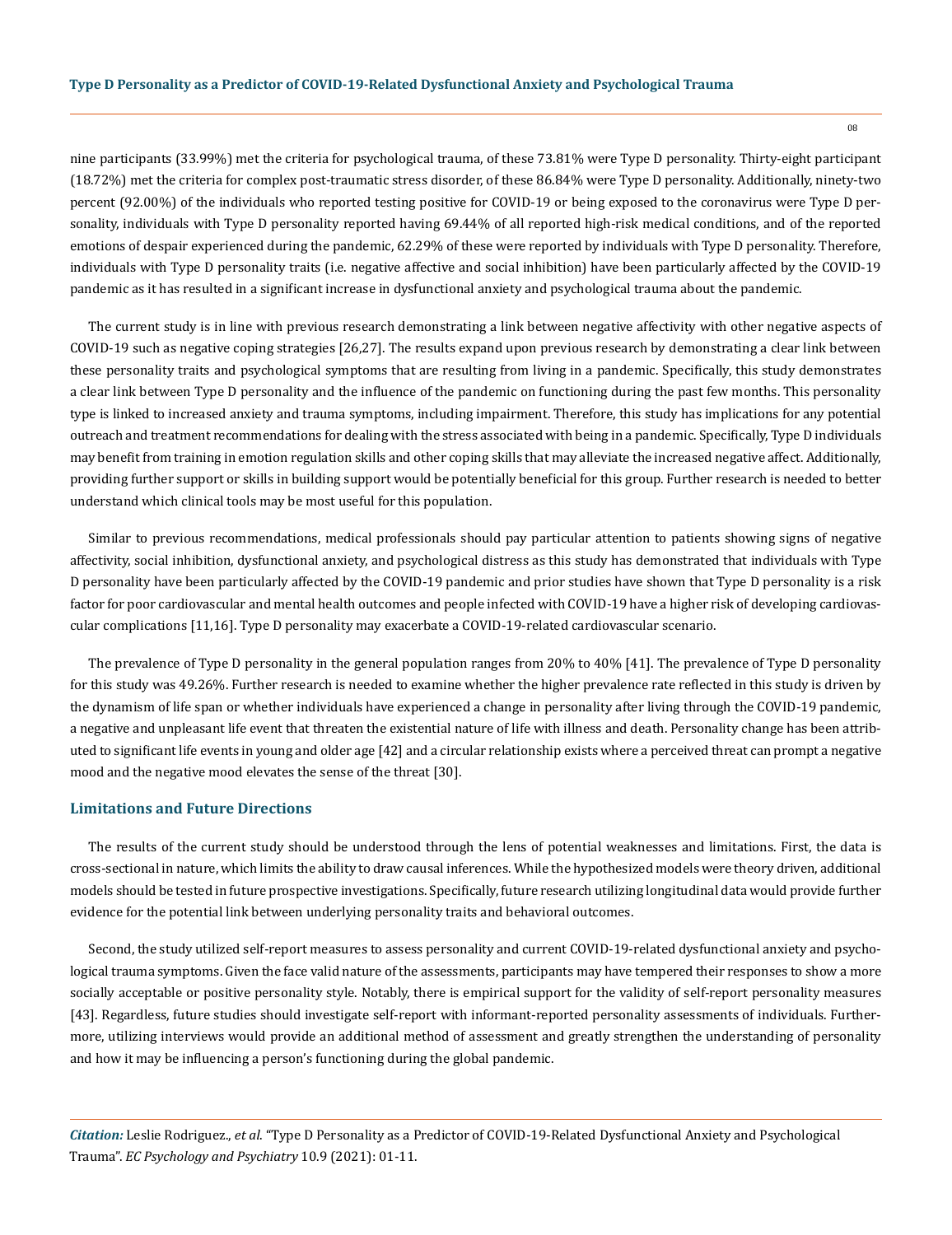A final consideration is that the current study did not include other potential confounds within the data collection process. For example, other factors that might impact the relationship between personality and symptoms are perceived threat and efficacy [27]. Future research should continue to investigate risk factors that were not included in the current study or in previous research to better understand the interrelations between many of these variables that are all impacting a person's functioning. For instance, there may be some mediating and moderating variables between personality and symptom presentation or between personality and day-to-day functioning.

# **Conclusion**

The current study investigated the potential relationship between Type D personality with dysfunctional anxiety and psychological trauma symptoms resulting from the COVID-19 pandemic. Consistent with our hypotheses, individuals with a Type D personality were more likely to report elevated levels of COVID-19-related dysfunctional anxiety dysfunction and psychological trauma symptoms. Future research should continue to investigate how personality may influence a person's ability to cope as well as potential dysfunction that may be more likely to occur as a result of specific personality styles.

#### **Disclosure Statement**

No potential conflict of interest was reported by the authors.

# **Bibliography**

- 1. Wang C., *et al*[. "A novel coronavirus outbreak of global health concern".](https://pubmed.ncbi.nlm.nih.gov/31986257/) *Lancet* 395.10223 (2020): 470-473.
- 2. [WHO. Coronavirus disease 2019 \(COVID-19\) \(2020\).](https://www.who.int/emergencies/diseases/novel-coronavirus-2019/situation-reports)
- 3. [Centers for Disease Control and Prevention. 2020. COVID-19 in a long-term care facility King County, Washington, February 27-March](https://www.cdc.gov/mmwr/volumes/69/wr/mm6912e1.htm)  [9, 2020. Atlanta, GA: US Department of Health and Human Services, CDC \(2020a\).](https://www.cdc.gov/mmwr/volumes/69/wr/mm6912e1.htm)
- 4. [Centers for Disease Control and Prevention. Coronavirus disease 2019 \(COVID-19\). Atlanta, GA: US Department of Health and Human](https://www.cdc.gov/mmwr/volumes/69/wr/mm6912e1.htm)  [Services CDC \(2020b\).](https://www.cdc.gov/mmwr/volumes/69/wr/mm6912e1.htm)
- 5. Tu Y-F., *et al*[. "Review of SARS-CoV-2 and the ongoing clinical trials".](https://pubmed.ncbi.nlm.nih.gov/32290293/) *International Journal of Molecular Sciences* 21.7 (2020): 2657.
- 6. Yanez ND., *et al*[. "COVID-19 mortality risk for older men and women".](https://bmcpublichealth.biomedcentral.com/articles/10.1186/s12889-020-09826-8) *BMC Public Health* 20 (2020): 1742.
- 7. Jakovljevic M., *et al*[. "COVID-19 pandemia and public and global mental health from the perspective of global health security".](https://pubmed.ncbi.nlm.nih.gov/32303023/) *Danubian Psychiatric* [32.1 \(2020\): 6-14.](https://pubmed.ncbi.nlm.nih.gov/32303023/)
- 8. Dong E., *et al*[. "An interactive web-based dashboard to track COVID-19 in real time".](https://www.thelancet.com/journals/laninf/article/PIIS1473-3099(20)30120-1/fulltext) *The Lancet Infectious Diseases* (2021).
- 9. [Rodriguez L and Shriner M. "Type D Personality as a Risk Factor for Repeated Episodes of Coronary Artery Spasm".](https://www.hilarispublisher.com/open-access/type-d-personality-as-a-risk-factor-for-repeated-episodes-of-coronary-artery-spasm.pdf) *Journal of Coro[nary Artery Diseases](https://www.hilarispublisher.com/open-access/type-d-personality-as-a-risk-factor-for-repeated-episodes-of-coronary-artery-spasm.pdf)* 2.103 (2018): 1-9.
- 10. Denollet J., *et al*[. "Personality as independent predictor of long-term mortality in patients with coronary heart disease".](https://pubmed.ncbi.nlm.nih.gov/8618481/) *The Lancet* [347 \(1996\): 417-421.](https://pubmed.ncbi.nlm.nih.gov/8618481/)
- 11. Grande G., *et al*[. "Association between type D personality and prognosis in patients with cardiovascular disease: A systematic review](https://pubmed.ncbi.nlm.nih.gov/22237826/)  and meta-analysis". *[Annals of Behavioral Medicine](https://pubmed.ncbi.nlm.nih.gov/22237826/)* 43 (2012): 299-310.
- 12. Spindler H., *et al*[. "Increased anxiety and depression in Danish cardiac patients with a type D personality: Cross-validation of the type](https://pubmed.ncbi.nlm.nih.gov/19322662/)  D scale (DS14)". *[International Journal of Behavioral Medicine](https://pubmed.ncbi.nlm.nih.gov/19322662/)* 16 (2009): 98-107.

*Citation:* Leslie Rodriguez., *et al*. "Type D Personality as a Predictor of COVID-19-Related Dysfunctional Anxiety and Psychological Trauma". *EC Psychology and Psychiatry* 10.9 (2021): 01-11.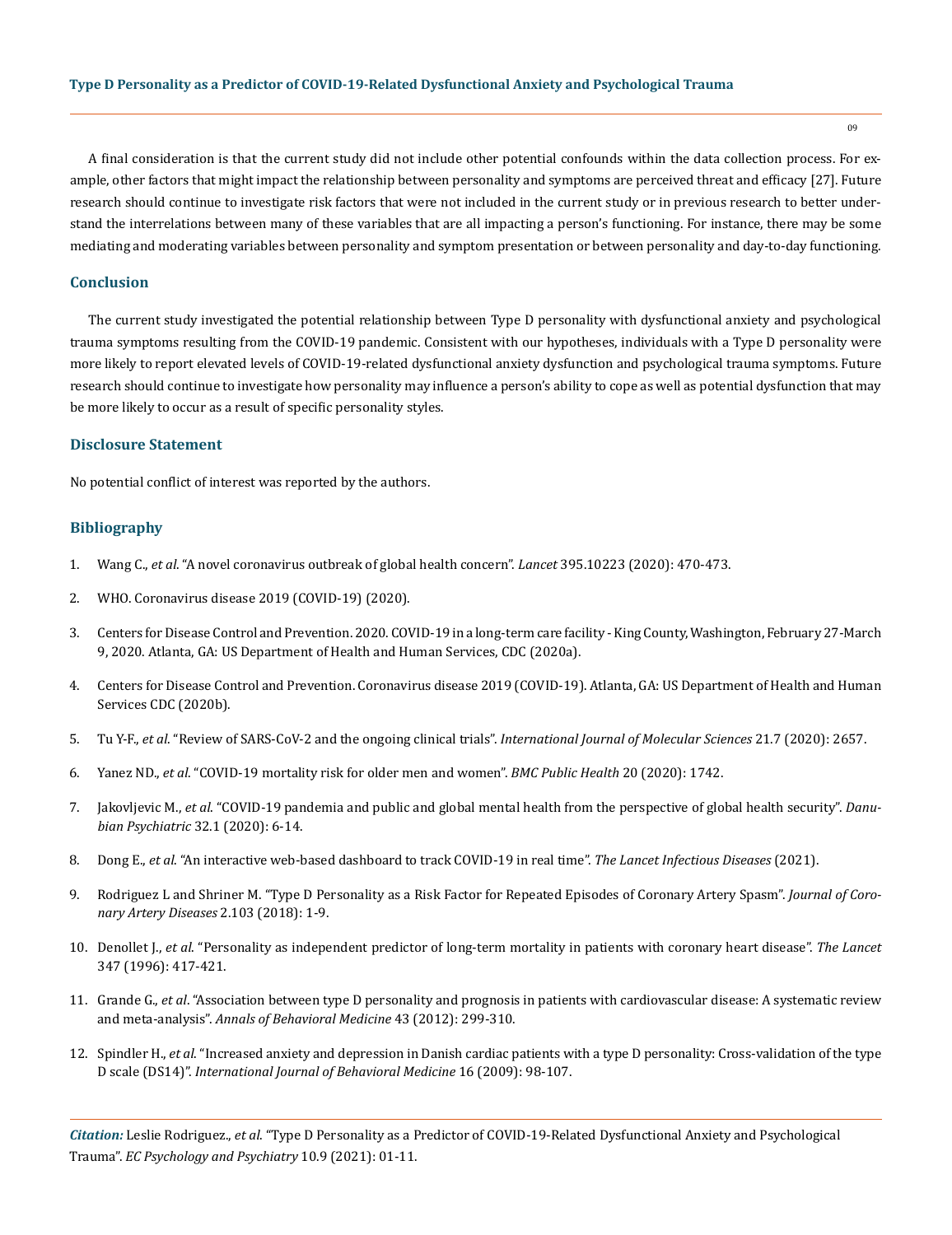# **Type D Personality as a Predictor of COVID-19-Related Dysfunctional Anxiety and Psychological Trauma**

- 13. Williams L., *et al*[. "Type D personality and illness perceptions in myocardial infarction patients".](https://pubmed.ncbi.nlm.nih.gov/21262416/) *Journal of Psychosomatic Research* [70 \(2011\): 141-144.](https://pubmed.ncbi.nlm.nih.gov/21262416/)
- 14. Nyklicek I., *et al*[. "Type D personality and cardiovascular function in daily life of people without documented cardiovascular disease".](https://pubmed.ncbi.nlm.nih.gov/21362446/)  *[International Journal of Psychophysiology](https://pubmed.ncbi.nlm.nih.gov/21362446/)* 80 (2011): 139-142.
- 15. [Mols F and Denollet J. "Type D personality in the general population: Asystematic review of health status, mechanisms of disease, and](https://pubmed.ncbi.nlm.nih.gov/20096129/)  work-related problems". *[Health and Quality of Life Outcomes](https://pubmed.ncbi.nlm.nih.gov/20096129/)* 8.9 (2010): 1-10.
- 16. Dannemann, S., *et al*[. "Is type D a stable construct? An examination of type D personality in patients before and after cardiac surgery".](https://pubmed.ncbi.nlm.nih.gov/20624508/)  *[Journal of Psychosomatic Research](https://pubmed.ncbi.nlm.nih.gov/20624508/)* 69 (2010): 101-109.
- 17. Denollet J., *et al*[. "A general propensity to psychological Distress affects cardiovascular outcomes: Evidence from research on the type](https://pubmed.ncbi.nlm.nih.gov/20841549/)  [D \(distressed\) personality profile. Circulation Cardiovascular Quality and Outcomes".](https://pubmed.ncbi.nlm.nih.gov/20841549/) *Journal of the American Heart Association* 3 [\(2010\): 546- 557.](https://pubmed.ncbi.nlm.nih.gov/20841549/)
- 18. Denollet J., *et al*[. "Age-related differences in the effect of psychological distress on mortality: type D personality in younger versus](https://pubmed.ncbi.nlm.nih.gov/24205502/)  [older patients with cardiac arrhythmias".](https://pubmed.ncbi.nlm.nih.gov/24205502/) *Bio Med Research International* (2013): 1-7.
- 19. Widdershoven J., *et al*[. "How are depression and type D personality associated with outcomes in chronic heart failure patients?"](https://pubmed.ncbi.nlm.nih.gov/23661199/) *Cur[rent Heart Failure Reports](https://pubmed.ncbi.nlm.nih.gov/23661199/)* 10 (2013): 244-253.
- 20. Vukovic O., *et al*[. "Type D personality in patients with coronary artery disease".](https://pubmed.ncbi.nlm.nih.gov/24608156/) *Psychiatria Danubina* 26.1 (2014): 46-51.
- 21. [Denollet J. "DS 14: Standard assessment of negative affectivity, social inhibition and Type D personality".](https://pubmed.ncbi.nlm.nih.gov/15673629/) *Psychosomatic Medicine* 67.1 [\(2005\): 89-97.](https://pubmed.ncbi.nlm.nih.gov/15673629/)
- 22. Aquarius AE., *et al*[. "Type D personality and mortality in peripheral arterial disease".](https://jamanetwork.com/journals/jamasurgery/fullarticle/405206) *Journal of American Medical Association Archives of Surgery* [144.8 \(2009\): 728-733.](https://jamanetwork.com/journals/jamasurgery/fullarticle/405206)
- 23. Leu H., *et al*[. "Impact of type D personality on clinical outcomes in Asian patients with stable coronary artery disease".](https://pubmed.ncbi.nlm.nih.gov/30243505/) *Journal of the [Formosan Medical Association](https://pubmed.ncbi.nlm.nih.gov/30243505/)* 118 (2019): 721-729.
- 24. Garbe L., *et al*[. "Influence of perceived threat of Covid-19 and HEXACO personality traits on toilet paper stockpiling".](https://journals.plos.org/plosone/article?id=10.1371/journal.pone.0234232) *PLOS ONE* 15.6 [\(2020\): e0234232.](https://journals.plos.org/plosone/article?id=10.1371/journal.pone.0234232)
- 25. Volk AA., *et al*[. "The influence of demographics and personality on COVID-19 coping in young adults".](https://www.ncbi.nlm.nih.gov/pmc/articles/PMC7492069/) *Personality and Individual Differences* [168 \(2021\): 110398.](https://www.ncbi.nlm.nih.gov/pmc/articles/PMC7492069/)
- 26. [Agbaria Q and Mokh AA. "Coping with Stress During the Coronavirus Outbreak: The Contribution of Big Five Personality Traits and](https://pubmed.ncbi.nlm.nih.gov/33500687/)  Social Support". *[International Journal of Mental Health and Addiction](https://pubmed.ncbi.nlm.nih.gov/33500687/)* (2021): 1-19.
- 27. Liu S., *et al*[. "Personality and perceived stress during COVID-19 pandemic: Testing the mediating role of perceived threat and efficacy".](https://www.sciencedirect.com/science/article/abs/pii/S0191886920305420)  *[Personality and Individual Differences](https://www.sciencedirect.com/science/article/abs/pii/S0191886920305420)* 168 (2021): 110351.
- 28. Carvalho LDF., *et al*[. "Personality differences and COVID-19: are extroversion and conscientiousness personality traits associated](https://pubmed.ncbi.nlm.nih.gov/32294713/)  [with engagement with containment measures?"](https://pubmed.ncbi.nlm.nih.gov/32294713/) *Trends in Psychiatry and Psychotherapy* 42.2 (2020): 179-184.
- 29. Chu IY., *et al*[. "Social consequences of mass quarantine during epidemics: a systematic review with implications for the COVID-19](https://pubmed.ncbi.nlm.nih.gov/33051660/)  response". *[Journal of Travel Medicine](https://pubmed.ncbi.nlm.nih.gov/33051660/)* 27.7 (2020): taaa192.
- 30. Pérez-Fuentes MdC., *et al*[. "Threat of COVID-19 and emotional state during quarantine: Positive and negative affect as mediators in a](https://journals.plos.org/plosone/article?id=10.1371/journal.pone.0235305)  [cross-sectional study of the Spanish population".](https://journals.plos.org/plosone/article?id=10.1371/journal.pone.0235305) *PLoS ONE* 15.6 (2020): e0235305.

*Citation:* Leslie Rodriguez., *et al*. "Type D Personality as a Predictor of COVID-19-Related Dysfunctional Anxiety and Psychological Trauma". *EC Psychology and Psychiatry* 10.9 (2021): 01-11.